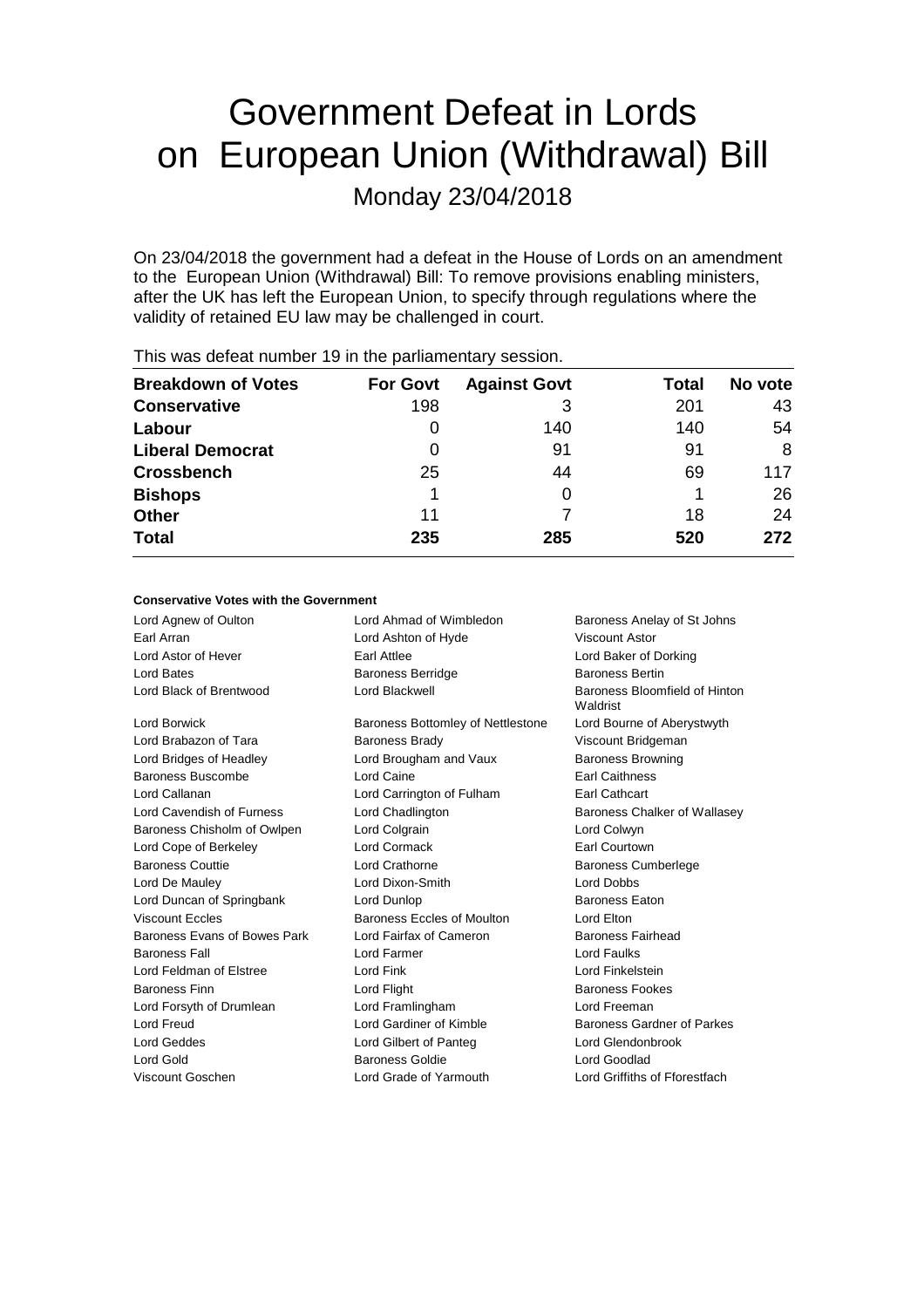Lord Hague of Richmond Viscount Hailsham Lord Hamilton of Epsom Baroness Hanham Baroness Harding of Winscombe Lord Harris of Peckham Lord Hayward Baroness Helic Lord Henley Lord Hill of Oareford **Lord Hodgson of Astley Abbotts** Baroness Hodgson of Abinger Lord Holmes of Richmond Earl Home Earl Home Baroness Hooper Lord Horam Lord Howard of Lympne Lord Howard of Rising Earl Howe Lord Howell of Guildford Lord Hunt of Wirral Lord Inglewood **Lord James of Blackheath** Baroness Jenkin of Kennington Lord Jopling **Lord Communist Communist Communist Communist Communist Communist Communist Communist Communist Communist Communist Communist Communist Communist Communist Communist Communist Communist Communist Communist Com** Lord Kirkham Lord Kirkhope of Harrogate Lord Lamont of Lerwick Lord Lang of Monkton Lord Leigh of Hurley Lord Lexden Earl Lindsay **Earl Lingfield** Earl Liverpool Marquess of Lothian **Lord Lucas** Lord Lucas Lord Lupton Lord MacGregor of Pulham Market Lord Mackay of Clashfern Lord Magan of Castletown Lord Mancroft **Baroness Manzoor** Baroness Manzoor **Lord Marland** Lord Marlesford Baroness McGregor-Smith Lord McInnes of Kilwinning Baroness Mone **Duke of Montrose Baroness Morris of Bolton** Lord Moynihan Lord Naseby Lord Nash Baroness Neville-Jones **Baroness Neville-Rolfe** Baroness Newlove Baroness Nicholson of Winterbourne Baroness Noakes Lord Norton of Louth Lord O'Shaughnessy **Baroness O'Cathain** Baroness Oppenheim-Barnes Lord Palumbo<br>
Lord Patten Baroness Pidding Lord Polak Lord Popat Lord Porter of Spalding Lord Prior of Brampton Lord Rana Baroness Redfern Lord Renfrew of Kaimsthorn Lord Ribeiro Viscount Ridley Lord Risby **Lord Robathan** Baroness Rock **Container Baroness Rock** Lord Rotherwick Lord Ryder of Wensum Baroness Scott of Bybrook Earl Selborne Lord Selkirk of Douglas Lord Selsdon Baroness Shackleton of Belgravia Lord Sheikh Lord Sherbourne of Didsbury Lord Shinkwin Earl Shrewsbury Lord Skelmersdale Lord Smith of Hindhead Lord Spicer Baroness Stedman-Scott Lord Sterling of Plaistow Lord Strathclyde Baroness Stroud Baroness Sugg **Lord Suri** Lord Suri **Lord Taylor of Holbeach** Lord Trefgarne Viscount Trenchard Lord Trimble Lord True **Lord Tugendhat** Viscount Ullswater Baroness Vere of Norbiton Baroness Verma Lord Vinson Lord Wakeham Baroness Warsi Lord Wasserman Lord Wei **Lord Whitby Baroness Wilcox Baroness Wilcox** Baroness Williams of Trafford Lord Wolfson of Aspley Guise Baroness Wyld Lord Young of Graffham Lord Young of Cookham Viscount Younger of Leckie

#### **Conservative Votes against the Government**

Lord Bowness Lord Green of Hurstpierpoint Duke of Wellington

#### **Labour Votes with the Government**

#### **Labour Votes against the Government**

| Baroness Adams of Craiglelea |
|------------------------------|
| <b>Baroness Andrews</b>      |
| <b>Baroness Bakewell</b>     |
| Lord Berkeley                |
| Lord Blunkett                |
| Lord Bragg                   |
| Lord Brookman                |
| Lord Carter of Coles         |
| <b>Viscount Chandos</b>      |
| Lord Collins of Highbury     |
|                              |

Baroness Adams of Craigielea Lord Adonis Lord Alli Baroness Armstrong of Hill Top Lord Bach Lord Bassam of Brighton Lord Beecham Baroness Blackstone Baroness Blood Lord Boateng **Lord Bradley** Lord Brennan **Lord Brooke of Alverthorpe** Lord Browne of Ladyton Lord Campbell-Savours Lord Cashman **Baroness Chakrabarti** Lord Clark of Windermere **Baroness Cohen of Pimlico** Baroness Corston **Baroness Crawley**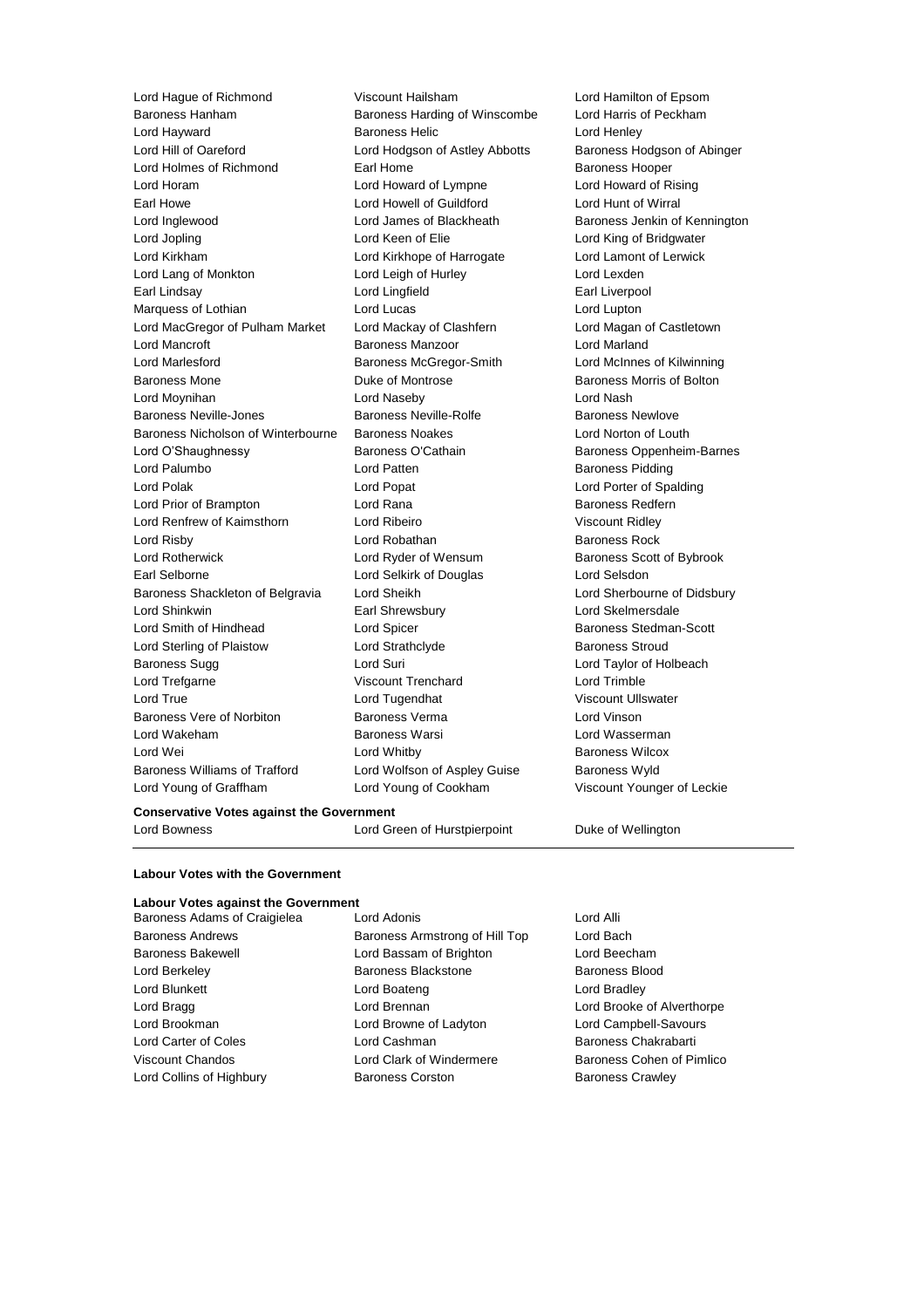Lord Cunningham of Felling Lord Desai Corporation and Baroness Donaghy<br>
Lord Donoughue **Baroness Drake** Baroness Drake Lord Dubs Lord Donoughue **Baroness Drake** Lord Dubs<br>
Lord Elder Lord Elder Lord East Lord Elder Lord Eaulk<br>
Lord Elder Lord Eaulk Lord Elder Lord Falconer of Thoroton Lord Faulkner of Worcester Baroness Gale **Baroness Golding** Lord Giddens **Baroness Golding** Lord Goldsmith Lord Gordon of Strathblane Baroness Goudie Lord Grantchester Lord Griffiths of Burry Port Lord Hain Viscount Hanworth Lord Harris of Haringey Lord Haskel Lord Haworth **Baroness Hayter of Kentish Town** Baroness Healy of Primrose Hill Baroness Henig Baroness Hilton of Eggardon Baroness Hollis of Heigham Baroness Howells of St Davids Lord Hoyle Lord Hunt of Kings Heath Lord Hunt of Chesterton **Lord Irvine of Lairg Baroness Jay of Paddington** Baroness Jones of Whitchurch Lord Jones Lord Judd Baroness Kennedy of The Shaws Baroness Kennedy of Cradley Lord Kennedy of Southwark Baroness Kingsmill **Example 20** Lord Kinnock **Baroness Kinnock of Holyhead** Lord Kirkhill Lord Knight of Weymouth Lord Layard Lord Lea of Crondall Baroness Liddell of Coatdyke Lord Liddle Lord Lipsey **Baroness Lister of Burtersett** Lord Livermore Lord MacKenzie of Culkein **Lord Mandelson** Lord Maxton Lord McAvoy Baroness McDonagh Baroness McIntosh of Hudnall Lord McKenzie of Luton Lord Mendelsohn Lord Monks Baroness Morgan of Ely **Baroness Morgan of Huyton** Lord Morgan Lord Morris of Aberavon Lord Morris of Handsworth Lord Murphy of Torfaen Baroness Nye Lord O'Neill of Clackmannan Lord Patel of Bradford Lord Pendry Baroness Pitkeathley Lord Plant of Highfield Baroness Primarolo **Baroness Prosser Baroness Prosser** Lord Puttnam Lord Radice **Baroness Ramsay of Cartvale** Baroness Rebuck Lord Reid of Cardowan Lord Robertson of Port Ellen Lord Rooker Lord Rosser Lord Rowlands Baroness Royall of Blaisdon Baroness Sherlock Viscount Simon Baroness Smith of Basildon Baroness Smith of Gilmorehill Lord Snape Lord Soley Lord Stevenson of Balmacara Lord Stone of Blackheath Baroness Symons of Vernham Dean Baroness Taylor of Bolton Baroness Thornton Lord Tomlinson Lord Triesman **Lord Tunnicliffe** Lord Tunnicliffe Lord Turnberg Baroness Warwick of Undercliffe Lord Watson of Invergowrie Lord Watts Lord West of Spithead **Baroness Wheeler** Baroness Whitaker Lord Whitty Lord Winston Lord Wood of Anfield Lord Woolmer of Leeds **Baroness Young of Old Scone** 

### **Liberal Democrat Votes with the Government**

| Lord Addington                    | Lord Alderdice                                | Lc |
|-----------------------------------|-----------------------------------------------|----|
| Lord Ashdown of Norton-sub-Hamdon | Baroness Bakewell of Hardington<br>Mandeville | Вέ |
| Lord Beith                        | Baroness Benjamin                             | Bε |
| Baroness Bowles of Berkhamsted    | Lord Bradshaw                                 | Вέ |
| Lord Bruce of Bennachie           | <b>Lord Burnett</b>                           | Bε |
| Lord Campbell of Pittenweem       | Lord Chidgey                                  | Lc |
| <b>Lord Cotter</b>                | Lord Dholakia                                 | Вέ |
| Baroness Falkner of Margravine    | Baroness Featherstone                         | Lc |
| Lord Fox                          | Baroness Garden of Frognal                    | Lc |
| Earl Glasgow                      | Lord Goddard of Stockport                     | Lc |
| <b>Baroness Grender</b>           | <b>Baroness Hamwee</b>                        | Bε |
| <b>Baroness Humphreys</b>         | Lord Hussain                                  | Вέ |
| Baroness Janke                    | <b>Baroness Jolly</b>                         | Lc |
| Lord Kirkwood of Kirkhope         | <b>Baroness Kramer</b>                        | Lc |
|                                   |                                               |    |

ord Allan of Hallam aroness Barker

aroness Bonham-Carter of Yarnbury aroness Brinton aroness Burt of Solihull ord Clement-Jones aroness Doocey ard Foster of Bath ord German ord Greaves aroness Harris of Richmond aroness Hussein-Ece ard Jones of Cheltenham Lord Kirkwood of Kirkhope Baroness Kramer Lord Lee of Trafford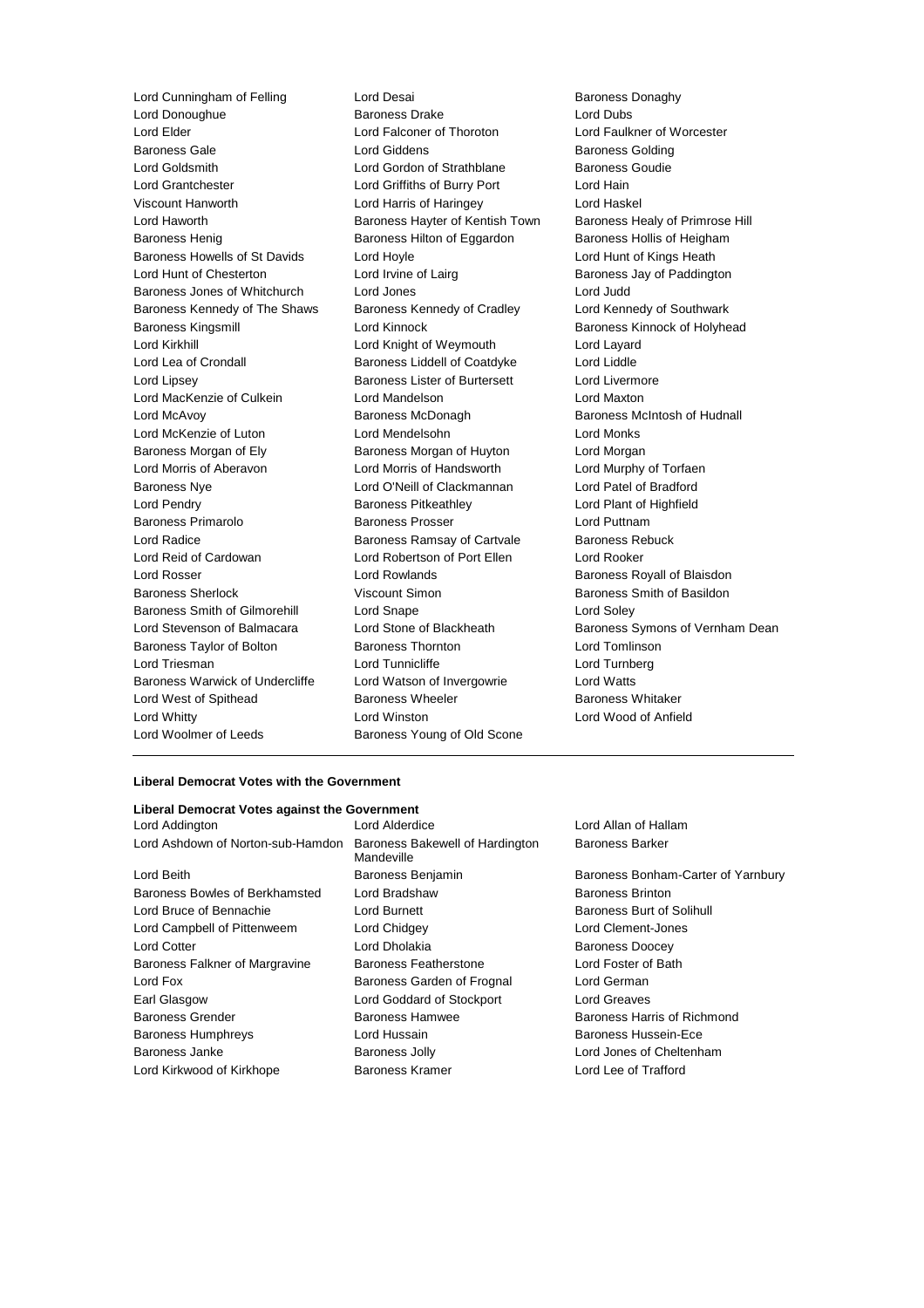Lord Wrigglesworth

- Baroness Ludford Lord Macdonald of River Glaven Baroness Maddock Lord Marks of Henley-on-Thames Lord McNally Baroness Miller of Chilthorne Domer Lord Newby Baroness Northover Lord Paddick Lord Palmer of Childs Hill Baroness Parminter Baroness Parminter Baroness Pinnock Lord Purvis of Tweed Baroness Randerson Lord Razzall Lord Redesdale Lord Rennard Lord Roberts of Llandudno Lord Rodgers of Quarry Bank Baroness Scott of Needham Market Lord Scriven<br>Lord Sharkey Baroness Sheehan Lord Shipley Baroness Sheehan Lord Shipley Lord Shutt of Greetland Lord Smith of Clifton Baroness Smith of Newnham Lord Steel of Aikwood Lord Stephen Lord Stoneham of Droxford Lord Storey **Lord Strasburger** Lord Strasburger **Lord Strasburger** Lord Stunell Baroness Suttie Lord Taverne Lord Teverson Lord Thomas of Gresford Baroness Thornhill Viscount Thurso Lord Tope **Baroness Tyler of Enfield** Lord Tyler **Lord Tyler** Lord Vallance of Tummel **Lord Verjee** Lord Verjee Lord Wallace of Saltaire Lord Wallace of Tankerness **Baroness Walmsley Communist Construct** Lord Willis of Knaresborough
- **Crossbench Votes with the Government**<br>Lord Aberdare Lord Bew
- Lord Butler of Brockwell Lord Cameron of Dillington Viscount Craigavon Baroness Flather **Lord Geidt** Lord Geidt **Lord Green of Deddington** Lord Greenway **Earl Hay of Kinnoull** Lord Hope of Craighead Lord Jay of Ewelme **Lord Luce Lord Luce Lord Luce Earl Lytton** Lord Powell of Bayswater Duke of Somerset Lord St John of Bletso Lord Thurlow Lord Trees Lord Vaux of Harrowden Lord Wilson of Tillyorn

# **Crossbench Votes against the Government**

- Lord Bilimoria **Baroness Boothroyd** Baroness Boothroyd Baroness Brown of Cambridge Baroness Butler-Sloss Lord Carlile of Berriew Earl Clancarty Earl Cork and Orrery **Baroness Coussins** Baroness D'Souza Lord Dykes Lord Elystan-Morgan Baroness Greengross Baroness Grey-Thompson Lord Hameed Lord Hannay of Chiswick Baroness Hayman **Lord Hennessy of Nympsfield** Baroness Hogg Baroness Hollins Lord Kerr of Kinlochard Lord Kerslake Baroness Lane-Fox of Soho Earl Listowel Lord Loomba Lord Low of Dalston **Lord Macpherson of Earl's Court** Baroness Masham of Ilton Baroness Meacher **Baroness Morgan of Drefelin** Lord O'Donnell Baroness O'Neill of Bengarve Lord Pannick **Baroness Prashar** Baroness Prashar Lord Ricketts Lord Rowe-Beddoe Earl Sandwich Baroness Stern Baroness Valentine Lord Warner Baroness Watkins of Tavistock Baroness Young of Hornsey
- Lord Berkeley of Knighton Lord Bichard
- 
- Lord Brown of Eaton-under-Heywood Baroness Deech **Lord Eames Baroness Finlay of Llandaff Baroness Finlay of Llandaff** 
	-

## **Bishop Votes with the Government** Bishop of Chester

**Bishop Votes against the Government**

### **Other Votes with the Government**

Lord Browne of Belmont Lord Empey Lord Empey Lord Hay of Ballyore Lord Kalms Lord Maginnis of Drumglass Lord Rogan Lord Stevens of Ludgate Lord Stoddart of Swindon Baroness Stowell of Beeston Lord Taylor of Warwick